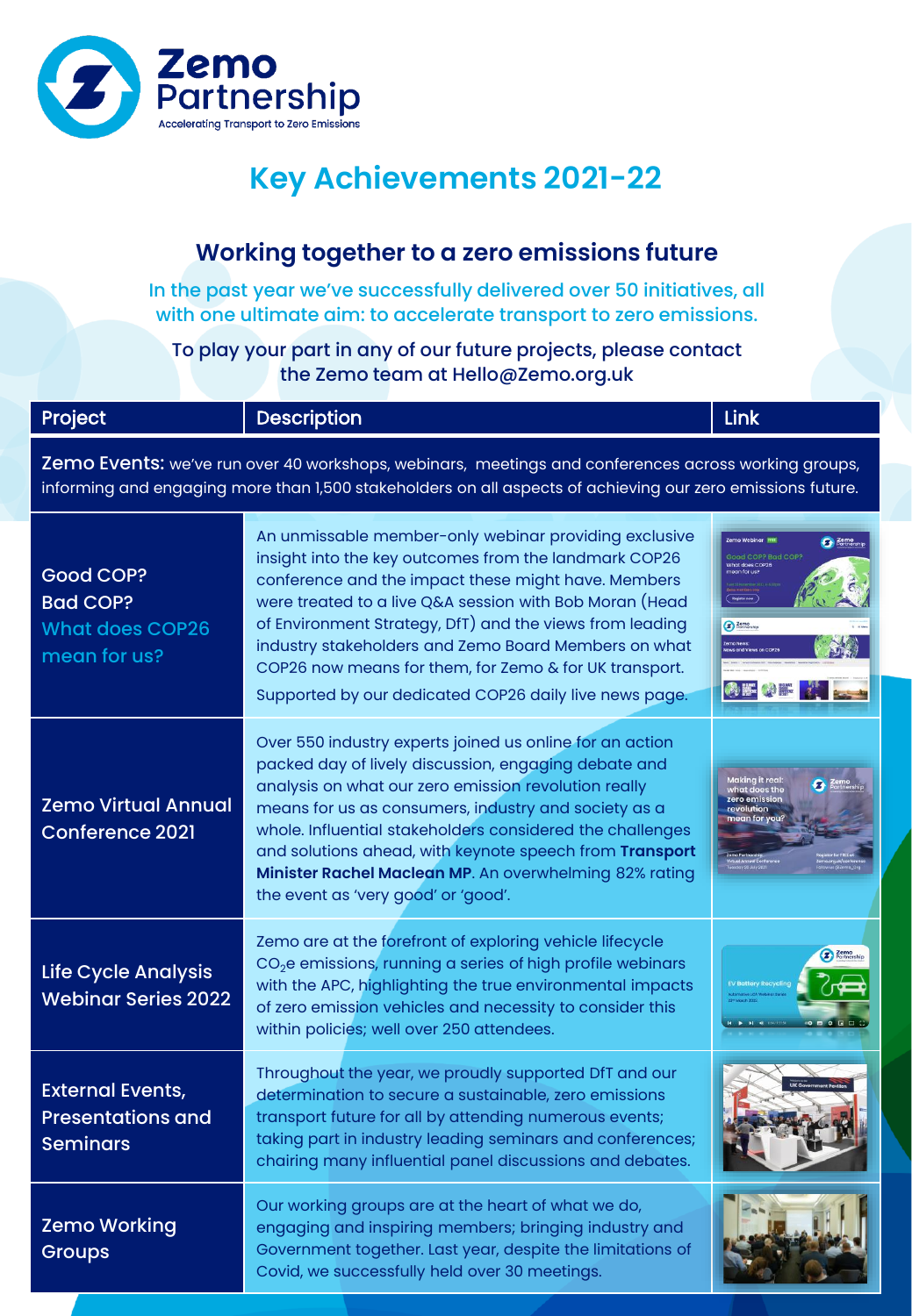

| Project                                                                                                                                                                                             | <b>Description</b>                                                                                                                                                                                                                                                                                                                                               | Link                                                                                                     |
|-----------------------------------------------------------------------------------------------------------------------------------------------------------------------------------------------------|------------------------------------------------------------------------------------------------------------------------------------------------------------------------------------------------------------------------------------------------------------------------------------------------------------------------------------------------------------------|----------------------------------------------------------------------------------------------------------|
| Electric Vehicle Energy Taskforce: bringing senior cross sector stakeholders together to guide<br>Government and industry on ensuring our energy system is fully ready for the mass take up of EVs. |                                                                                                                                                                                                                                                                                                                                                                  |                                                                                                          |
| <b>Electric Vehicle</b><br><b>Energy Taskforce:</b><br><b>Phase 3 - Delivering</b><br><b>System Success</b>                                                                                         | At the request of Government, Zemo Partnership have<br>continued to build and manage this highly influential<br>taskforce for a fourth successful year; with the focus now<br>very much on turning proposals into actions.                                                                                                                                       | energy<br>taskforce                                                                                      |
| <b>Charging the</b><br><b>Future: Drivers for</b><br><b>Success 2035</b>                                                                                                                            | This landmark EV Energy Taskforce report provides an<br>independent assessment of the infrastructure challenges<br>ahead and, for the first time, uses sophisticated multi-<br>sector modelling to give an industry agreed consensus on<br>the UK charging infrastructure required in 2035 and the<br>enabling conditions necessary to deliver it.               | 2V<br>Charging the Future<br>Drivers for Success                                                         |
| <b>EV Charging</b><br>Landscape:<br><b>Progress Report</b><br>2022                                                                                                                                  | The EV Energy Taskforce embraces multiple sectors; so<br>this ongoing report takes a step back and objectively<br>reviews the current state of the UK EV charging landscape<br>and, crucially, progress against the 21 essential proposals<br>originally identified by the Taskforce; celebrating success<br>and highlighting the priority actions still needed. |                                                                                                          |
| <b>Engaging</b><br><b>Consumers in</b><br><b>Smart Charging</b>                                                                                                                                     | This report outlines a series of concrete and ambitious<br>industry-backed recommendations to deliver a good<br>smart charging & EV services user experience, empower<br>consumers to make informed decisions & feel confident<br>they'll be treated fairly and able to navigate the market.                                                                     | 2V<br>aaging EV Users                                                                                    |
| <b>Encouraging</b><br><b>Investment in UK</b><br><b>Public EV Charging</b>                                                                                                                          | An in-depth study exploring the different business models<br>used within the charging market, providing policy-makers<br>with the information and analysis needed to make clear,<br>bold decisions that remove barriers & offer the solutions<br>and incentives necessary to stimulate investment.                                                               | $QN$ $\vert$ $\frac{\text{energy}}{\text{mass}}$<br>Encouraging Invests<br>in Public EV chargin<br>in UK |
| <b>Data Accessibility</b><br>and Privacy                                                                                                                                                            | This EVET report recognises the vital importance of data<br>privacy and security and the need to build consumer trust<br>and confidence, mapping out our EV charging system<br>data flows to provide an infrastructure outputs 'gap<br>analysis', identifying the key issues and solutions needed.                                                               | $2V$ and $2V$<br>Data Accessib<br>and Privacy                                                            |
| <b>Cyber Security and</b><br><b>Smart Charging</b>                                                                                                                                                  | Exploring the issues and uncertainties around EV charger<br>interoperability, cyber security, data privacy, grid flexibility<br>and stability; the interventions urgently required to<br>overcome these challenges and need for a collaborative<br>approach to advise Government on future standards.                                                            | $QN$ such rates<br>Cyber Security and<br>Smart Charging                                                  |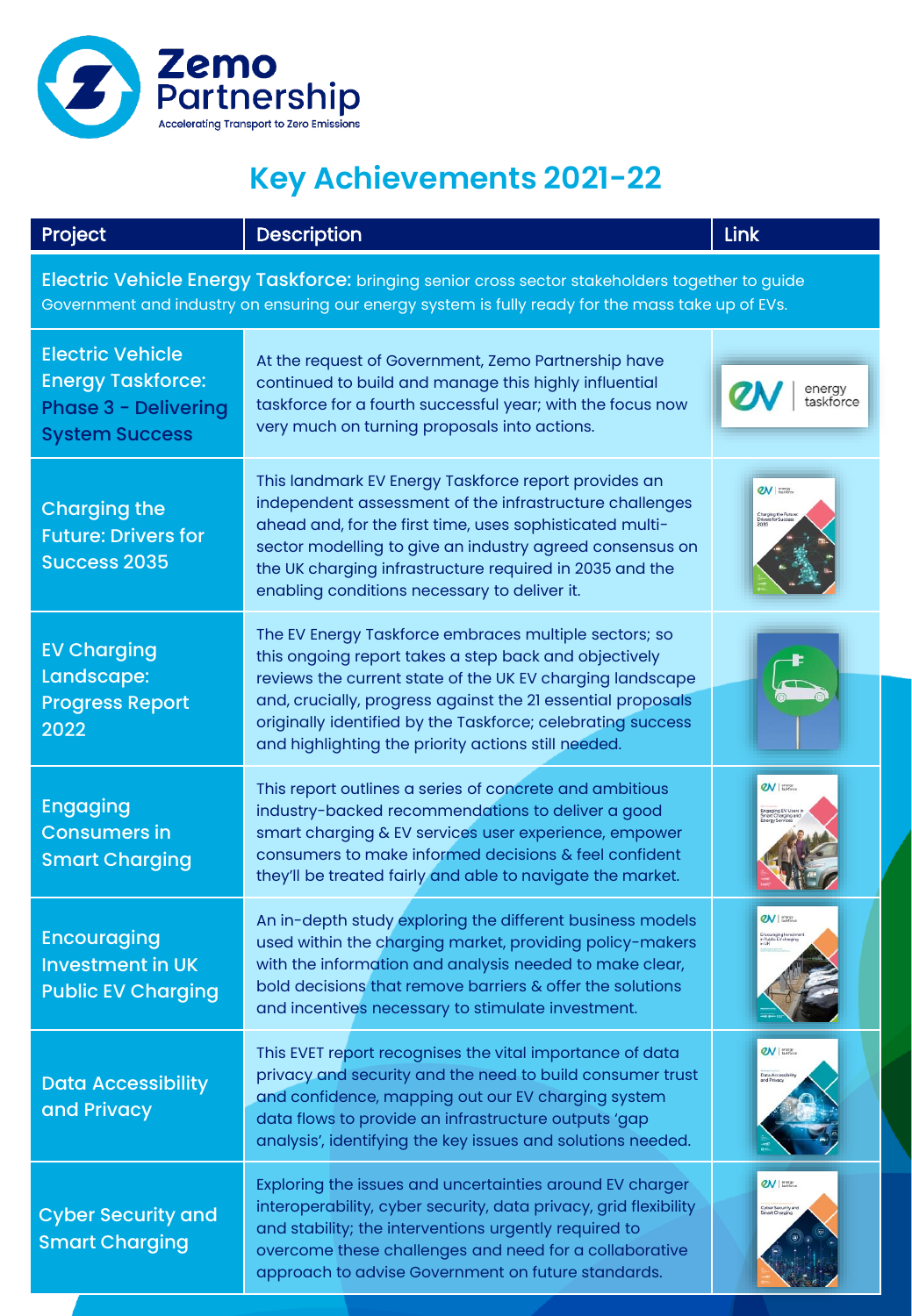

| <b>Project</b>                                                                                                                                                                                                                                                                                                         | <b>Description</b>                                                                                                                                                                                                                                                                              | Link                                                                     |  |
|------------------------------------------------------------------------------------------------------------------------------------------------------------------------------------------------------------------------------------------------------------------------------------------------------------------------|-------------------------------------------------------------------------------------------------------------------------------------------------------------------------------------------------------------------------------------------------------------------------------------------------|--------------------------------------------------------------------------|--|
| Electric Vehicle Energy Taskforce: bringing senior cross sector stakeholders together to guide<br>Government and industry on ensuring our energy system is fully ready for the mass take up of EVs.                                                                                                                    |                                                                                                                                                                                                                                                                                                 |                                                                          |  |
| <b>Road Transport</b><br><b>Transition Council</b>                                                                                                                                                                                                                                                                     | Recognising the significant influence and expertise within<br>the EV Energy Taskforce, we provided comprehensive<br>support and advice to the new RTTC, formed by<br>Government to co-ordinate EV policy and optimise<br>market conditions for adoption & charging infrastructure.              |                                                                          |  |
| <b>Standards for</b><br><b>Complaint Handling</b><br>across the EV User<br><b>Experience</b>                                                                                                                                                                                                                           | To build consumer trust and confidence in our electric<br>future, the automotive, infrastructure, charging & energy<br>sectors must work together to ensure any complaints are<br>dealt with seamlessly and fairly. This ongoing project is<br>developing standards to guarantee this happens.  |                                                                          |  |
| Our new Energy Infrastructure Working Group, chaired by Lorna McAtear from National Grid, builds<br>on the work of the Electric Vehicle Energy Taskforce by providing a coordinated collaborative Zemo forum for<br>members and Government to actively support and deliver the electrification initiatives identified. |                                                                                                                                                                                                                                                                                                 |                                                                          |  |
| <b>Electrification of</b><br><b>Depot-Based Fleets</b>                                                                                                                                                                                                                                                                 | A series of collaborative Zemo workshops capturing real<br>life experiences and learnings from bus and commercial<br>operators, delivering comprehensive recommendations<br>to Government (inc. the BEIS Grid Connection roundtable)<br>and guidance for fleets on depot-based electrification. |                                                                          |  |
| <b>Electrification of</b><br><b>Home-Based Fleets</b>                                                                                                                                                                                                                                                                  | We've worked with energy suppliers, retailers and leading<br>procurement officers to identify the challenges adopting<br>EVs in home-based fleets, providing advice and guidance<br>to Government and industry on overcoming the barriers<br>and increasing uptake.                             |                                                                          |  |
| <b>Commercial EV</b><br><b>Fleet Charging</b><br><b>Requirements</b><br><b>Report</b>                                                                                                                                                                                                                                  | Commercial fleets play a pivotal role in our economy; this<br>report makes recommendations to Government and<br>industry on how to accelerate their electrification,<br>assessing and identifying the perceived barriers, potential<br>solutions and infrastructure developments required.      | $Q$ <sub>V</sub> $\frac{1}{2}$ $\frac{1}{2}$ $\frac{1}{2}$ $\frac{1}{2}$ |  |
| <b>EV Smart Charging</b><br><b>Point of Sale</b><br><b>Consumer Advice</b>                                                                                                                                                                                                                                             | Concerns around ease of charging is one of the biggest<br>barriers to EV uptake. Building upon recommendations<br>from the Taskforce, Zemo have made proposals to Govt.<br>on ways to increase consumer smart charging awareness<br>and confidence throughout their purchase journey.           |                                                                          |  |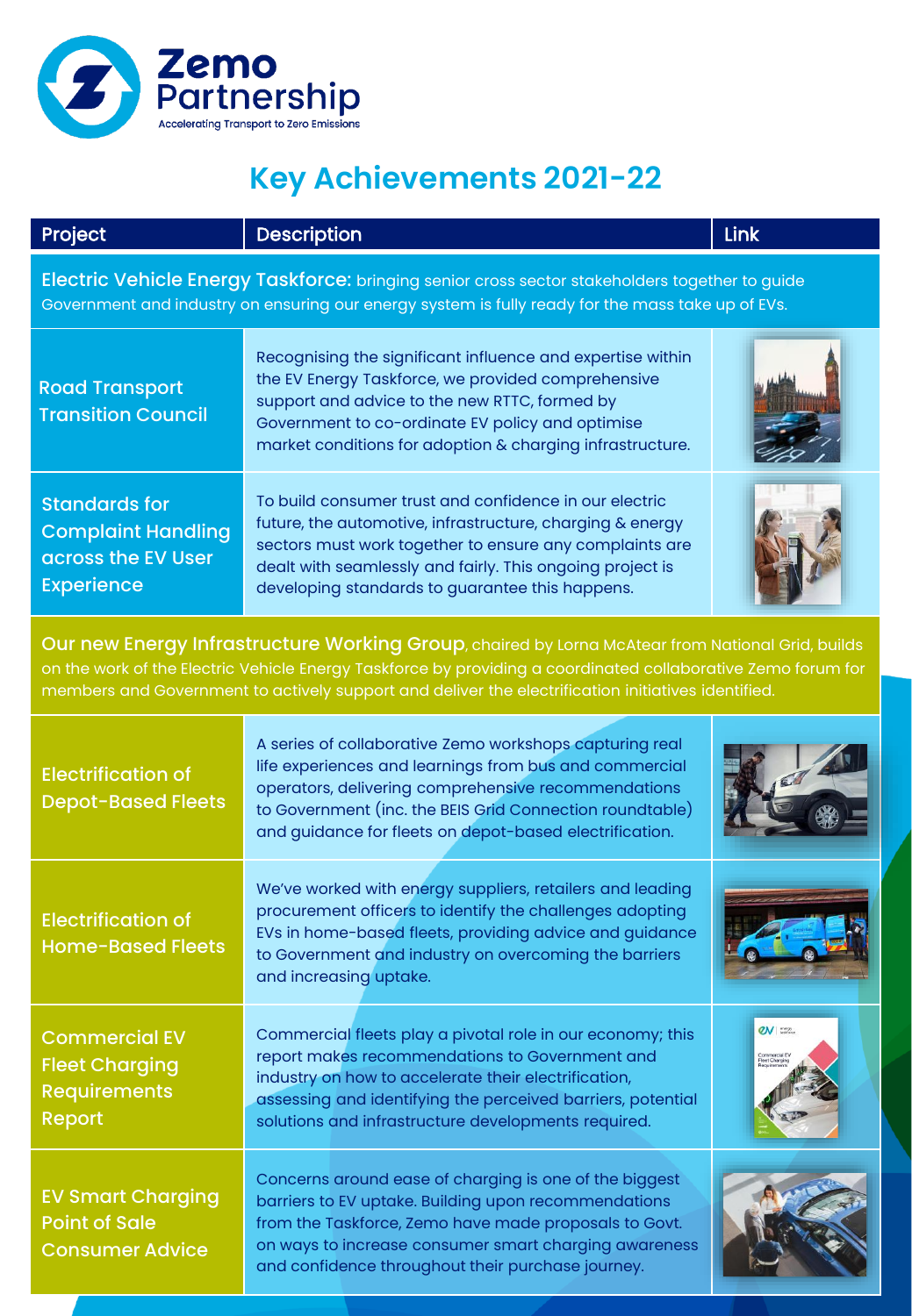

| Project                                                                                                                                                       | <b>Description</b>                                                                                                                                                                                                                                                                                                 | Link                                                                                                                                             |
|---------------------------------------------------------------------------------------------------------------------------------------------------------------|--------------------------------------------------------------------------------------------------------------------------------------------------------------------------------------------------------------------------------------------------------------------------------------------------------------------|--------------------------------------------------------------------------------------------------------------------------------------------------|
| Fuels Working Group: developing schemes and initiatives to increase the adoption of sustainable low<br>carbon fuels, such as biofuels and renewable hydrogen. |                                                                                                                                                                                                                                                                                                                    |                                                                                                                                                  |
| <b>Renewable Fuels</b><br><b>Assurance Scheme</b>                                                                                                             | Zemo's pioneering new scheme has exceeded all<br>expectations, with 85% of UK renewable fuel suppliers<br>already members, helping fleets drive down their GHG<br>emissions by being confident they are adopting the most<br>sustainable low carbon fuel.                                                          | <b>Renewable Fuels</b><br><b>Assurance Scheme</b>                                                                                                |
| <b>Hydrogen Vehicle</b><br>Well-to-Wheel GHG<br>and Energy Study                                                                                              | New in-depth Zemo study to help policy makers better<br>understand the emissions and efficiency of hydrogen<br>vehicles and their potential role in future zero emission<br>transport policy and planning.                                                                                                         | <b>3</b> Fortness                                                                                                                                |
| <b>E10 Petrol Launch</b><br>and Compatibility<br><b>Checker Tool</b>                                                                                          | Zemo played a pivotal role in the successful launch of E10<br>in the UK, bringing the fuels community collaboratively<br>together to develop an industry-wide 'Know Your Fuel'<br>awareness campaign; and producing an innovative<br>online number plate E10 checker - widely adopted by<br>industry, inc WhatCar? | Simply enter your registration number<br>to check your vehicle can use EI0 petrol<br><b>ABOIABC</b><br>$\left( $ Go!<br>ポ<br>Zemo<br>Partnership |
| <b>Renewable Fuels</b><br><b>Champions</b><br><b>Scheme</b>                                                                                                   | A brand new Zemo scheme designed to recognise and<br>reward fleets that make the very best use of renewable<br>fuels to reduce their GHG emissions. Participants have<br>been recruited for a pilot programme starting Sept 2022.                                                                                  |                                                                                                                                                  |
| The Role of<br><b>Hydrogen in Net</b><br><b>Zero Transport</b>                                                                                                | A multifaceted project that explores the possibilities of<br>hydrogen, including: a detailed well-to-tank greenhouse<br>gas emissions study; expert witness at Transport Select<br>Committee; presentations at key IMechE and Cenex LCV<br>events and guidance for DfT's Zero Emission Bus policy.                 |                                                                                                                                                  |
| <b>Renewable Fuels</b><br><b>Guide for Port</b><br><b>Authorities</b>                                                                                         | Authored by Zemo's Head of Sustainability, Gloria Esposito,<br>this guide provides an overview of the low carbon liquid<br>and gaseous fuels that could successfully replace red<br>diesel in non-road mobile machinery at UK ports.                                                                               |                                                                                                                                                  |
| <b>Evaluation of Low</b><br><b>Carbon Liquid Fuel</b><br><b>Technologies</b>                                                                                  | Zemo analysis for the Environment Agency evaluating and<br>assessing the commercial potential for introducing the<br>various low carbon liquid fuel technologies now available.                                                                                                                                    | Environment<br>Agency                                                                                                                            |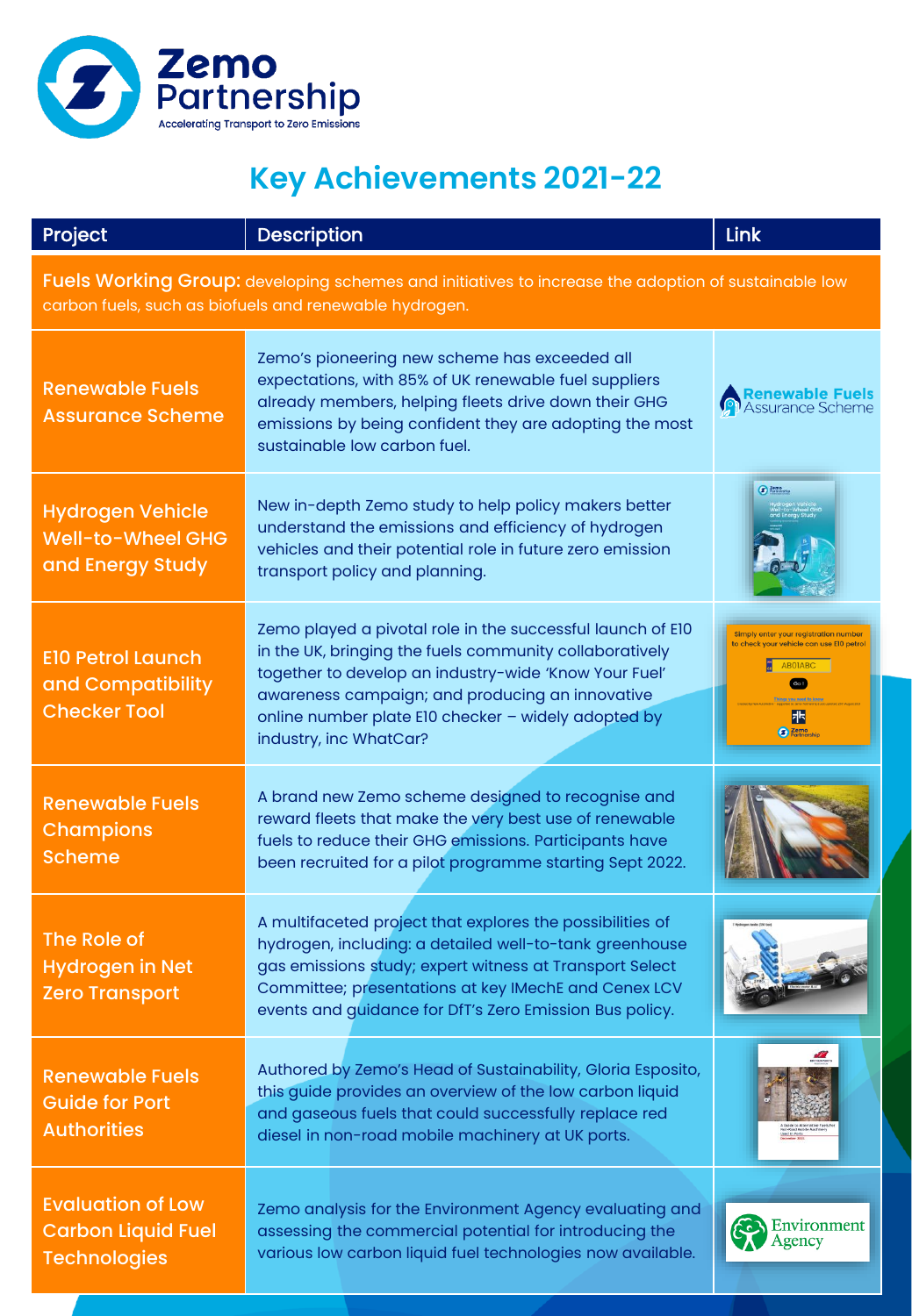

| Project                                                                                                                                                                          | <b>Description</b>                                                                                                                                                                                                                             | Link  |
|----------------------------------------------------------------------------------------------------------------------------------------------------------------------------------|------------------------------------------------------------------------------------------------------------------------------------------------------------------------------------------------------------------------------------------------|-------|
| Bus and Coach Working Group: accelerating the introduction of ultra-low and zero emission buses,<br>working with passenger transport companies, local authorities and government |                                                                                                                                                                                                                                                |       |
| <b>Zero Emission Bus</b><br><b>Workshop Series</b>                                                                                                                               | Zemo's popular series of highly engaging workshops and<br>webinars continues, bringing the industry together to<br>share the experiences of operators, local authorities and<br>suppliers in overcoming the challenges of electrification.     |       |
| <b>Zero and Ultra Low</b><br><b>Emission Bus</b><br><b>Certification</b>                                                                                                         | Zemo Partnership's flagship Zero Emission (ZEB), Ultra Low<br>(ULEB) and Low (LEB) bus schemes continue to provide<br>invaluable support and guidance for the bus industry, with<br>7 vehicles being tested and ZEB accredited this year.      |       |
| <b>Zero Emission Bus</b><br>Definition &<br><b>Accreditation</b>                                                                                                                 | Zemo is leading the way in accelerating the adoption of<br>zero emission buses, having developed a robust<br>accreditation process that supports Government funding<br>schemes and ensures large well-to-wheel GHG savings.                    |       |
| <b>Market Monitoring</b><br>and Developing<br><b>Policy</b>                                                                                                                      | Sitting at the heart of our ZEB / ULEB schemes, our Bus<br>Working Group plays a pivotal role supporting<br>Government in developing future schemes and policies;<br>by building evidence, data and assessing the market.                      |       |
| The role of GHG Life<br><b>Cycle Analysis in ZE</b><br><b>Bus Policy</b>                                                                                                         | Zemo are holding ongoing consultation workshops with<br>our members, to develop an in-depth framework and<br>recommendations for successfully integrating life cycle<br>CO2e metrics into future zero emission bus policy.                     |       |
| <b>Zero Emission Bus</b><br><b>Guide 2022</b>                                                                                                                                    | This invaluable guide is being fully updated to reflect the<br>latest technologies, polies and vehicles; to provide<br>operators and local authorities with the best solutions for<br>reducing greenhouse gas emissions from their bus fleets. | Нидіо |
| <b>Delivering the All</b><br><b>Electric Bus Towns</b>                                                                                                                           | We've played a pivotal role supporting DfT with the<br>development, assessment, roll-out and evaluation of this<br>important innovative scheme; with Zemo's Bus Working<br>Group instrumental in sharing learnings with industry.              |       |
| <b>Accelerating the</b><br><b>Coach Market to</b><br><b>Zero Emissions</b>                                                                                                       | Zemo are committed to accelerating our coaches to zero<br>emissions, despite the challenges; we're active members<br>of the CPT Decarbonisation Task Force & provide rigorous<br>evidence for ending sale of non-zero emission coaches.        |       |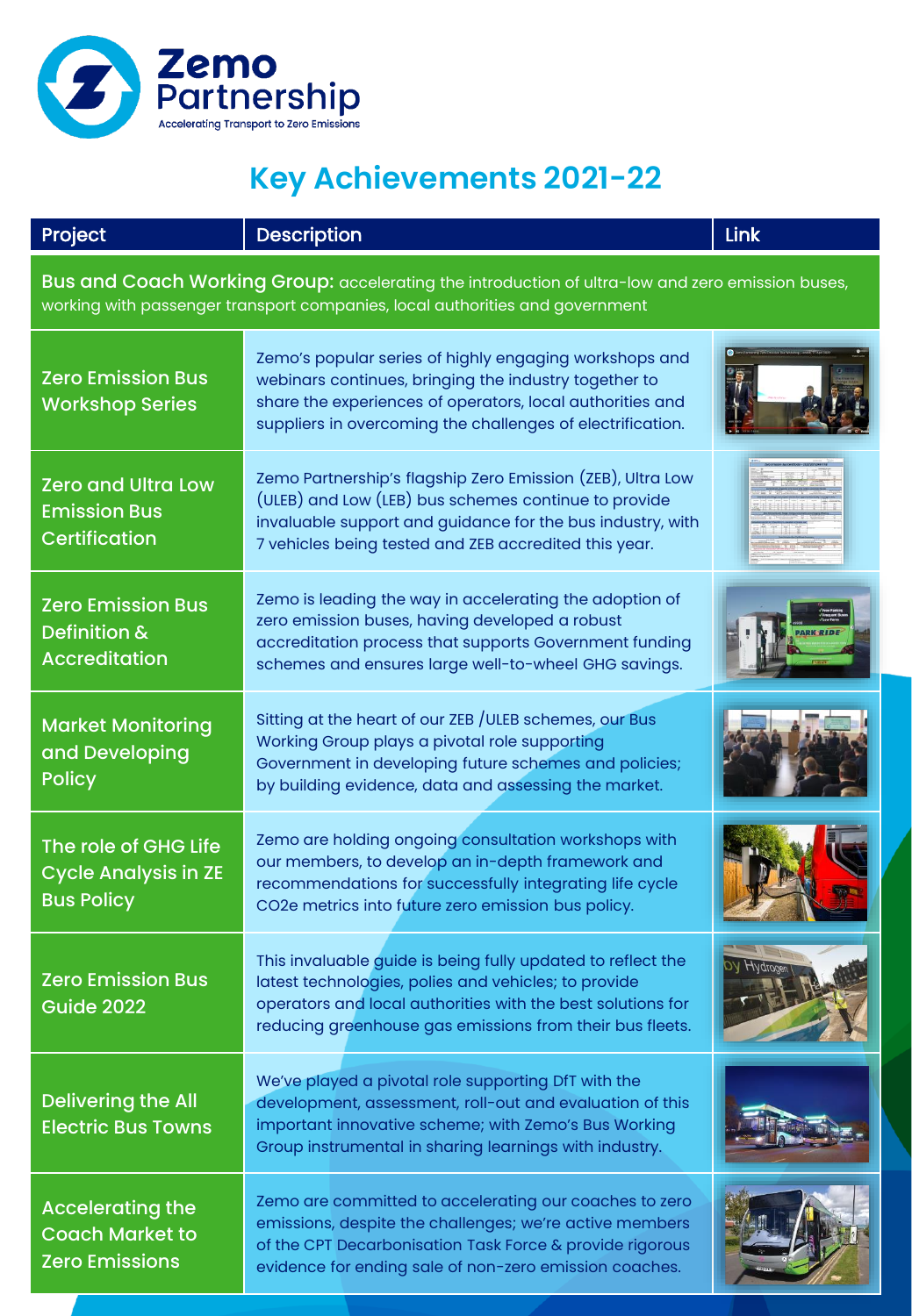

| Project                                                                                                                                                                              | <b>Description</b>                                                                                                                                                                                                                           | Link |
|--------------------------------------------------------------------------------------------------------------------------------------------------------------------------------------|----------------------------------------------------------------------------------------------------------------------------------------------------------------------------------------------------------------------------------------------|------|
| Commercial Vehicles Working Group: for manufacturers, operators, suppliers, technical experts and<br>all those committed to driving the transition to cleaner, greener road freight. |                                                                                                                                                                                                                                              |      |
| <b>Plug-in Truck Grant</b><br><b>Proposals for Zero</b><br><b>Emission CVs</b>                                                                                                       | Zemo have successfully supported a new Plug-in Truck<br>Grant scheme by collaborating with Government and our<br>members to develop detailed test protocols, provide<br>ongoing technical guidance and design test certificates.             |      |
| <b>Supporting the Zero</b><br><b>Emission Road</b><br>Freight<br><b>Demonstration</b>                                                                                                | Zemo has played a critical role helping secure additional<br>£200 million funding for this emissions test programme by<br>providing technical guidance, acting as ambassador and<br>presenting key findings to industry and Government.      |      |
| <b>Zero Emission</b><br>Ancillaries -<br>Developing the<br><b>Evidence Base</b>                                                                                                      | Zemo are raising awareness and providing evidence of<br>the impact ancillary systems have on GHG emissions,<br>publishing a test report for Transport Scotland on the<br>emissions performance of HGV diesel refrigeration units.            |      |
| <b>The Freight Portal</b><br>thefreightportal.org                                                                                                                                    | Zemo played a key role developing the new Freight Portal,<br>created by Energy Saving Trust, ourselves and DfT. This<br>provides operators with easy to access practical advice<br>on lowering costs and emissions, supporting Govt targets. |      |
| <b>Freight Emission</b><br><b>Reduction Group</b><br><b>Support</b>                                                                                                                  | Zemo are providing ongoing support and guidance to DfT<br>and industry on delivering efficiency improvements and<br>emission reductions in HGV fleets by clearly defining<br>targets, assessment criteria and monitoring framework.          |      |
| <b>Supporting HGV</b><br><b>Market</b><br>Decarbonisation                                                                                                                            | Our CV working group plays a pivotal role synthesizing<br>evidence, facilitating expert engagement and providing<br>input and proposals to stimulate policies that encourage<br>the introduction of low and zero emission trucks.            |      |

Passenger Car Working Group: working with manufacturers, fleet operators, suppliers, environment and consumer groups to accelerate the adoption of zero emission cars.

Electronic Point of Sale Information for Car Buyers

A bold, far-reaching project to help consumers unravel the benefits of the latest EV, PHEV and hybrid choices by presenting the official DfT facts and figures at the digital point of sale for all new cars, giving buyers the clarity and confidence to make the right decision. Ongoing for 2022.

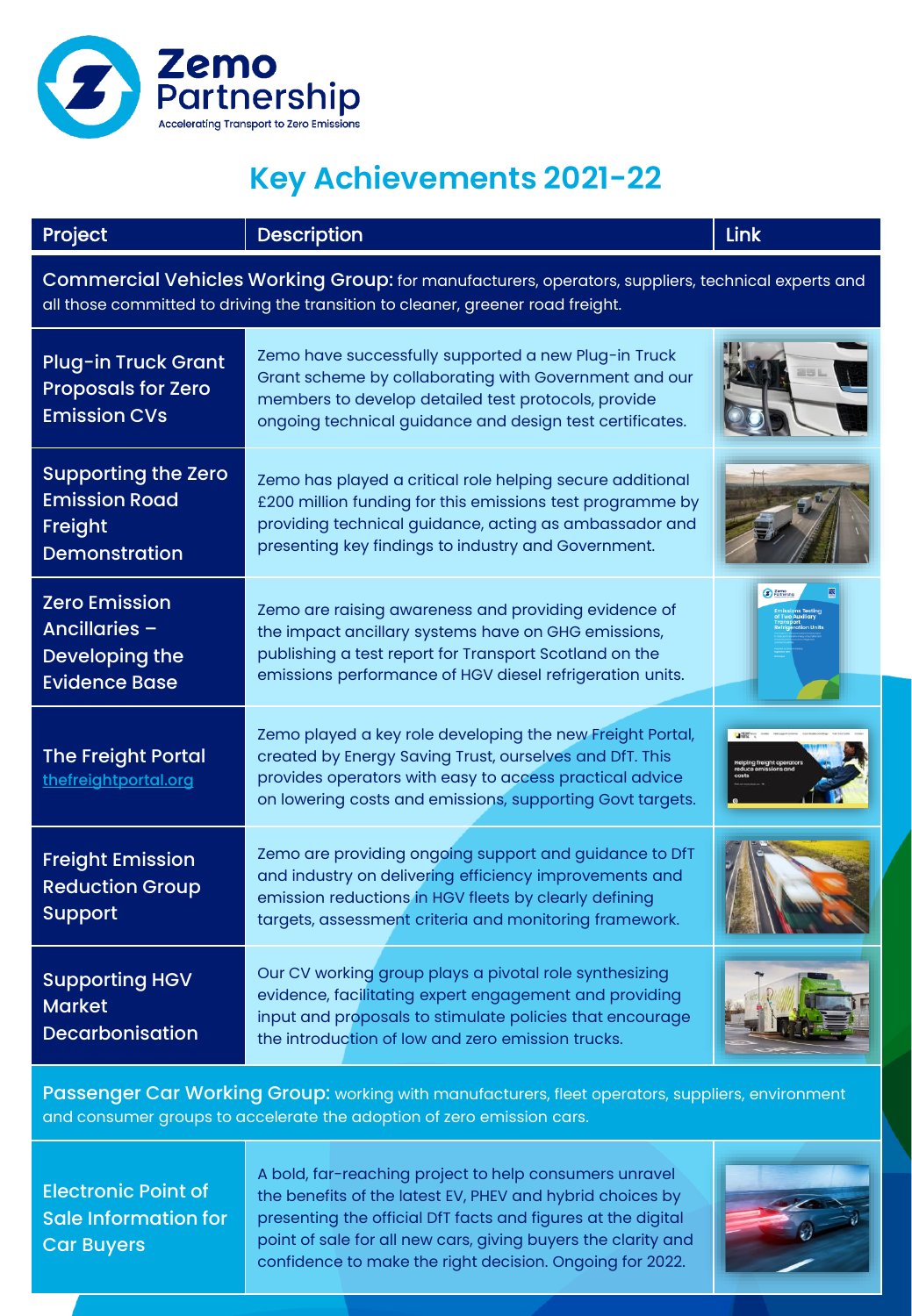

| Project                                                                                                                                                                       | <b>Description</b>                                                                                                                                                                                                                                           | Link                                             |
|-------------------------------------------------------------------------------------------------------------------------------------------------------------------------------|--------------------------------------------------------------------------------------------------------------------------------------------------------------------------------------------------------------------------------------------------------------|--------------------------------------------------|
| Passenger Car Working Group: working with manufacturers, fleet operators, suppliers, environment<br>and consumer groups to accelerate the adoption of zero emission cars.     |                                                                                                                                                                                                                                                              |                                                  |
| <b>Adopting Standard</b><br>'Pocket Costs'                                                                                                                                    | As most new cars are acquired on finance, monthly cost is<br>now far more relevant than the sticker price. To stimulate<br>EV uptake, Zemo is establishing ways to embed monthly<br>running costs within this, for all fuel types, across industry.          | REPRESENTATIVE EXAMPLI                           |
| <b>Maximising PHEV</b><br><b>Electric Miles</b>                                                                                                                               | There's growing concern that low use of electric mode by<br>PHEV drivers causes much higher real-world emissions.<br>This project is building the evidence around these claims<br>& developing proposals for overcoming any issues found.                    |                                                  |
| <b>Creating a Code of</b><br><b>Practice for EV</b><br><b>Retrofit</b>                                                                                                        | As demand for EV retrofit options grows, so does the need<br>for robust standards. Zemo are working with industry to<br>identify gaps and establish a code of practice as part of<br>the 'Zero Emission Vehicle Retrofit Accreditation Scheme'.              | Clean air<br>ZONE<br>Charges apply<br>Pay online |
| Collaborative Initiatives: joint working group projects where content crosses over multiple sectors or<br>falls outside existing work areas, overseen by the Members Council. |                                                                                                                                                                                                                                                              |                                                  |
| <b>Clean Vehicle</b><br><b>Retrofit</b><br><b>Accreditation</b><br><b>Scheme Support</b>                                                                                      | We're providing ongoing support for this invaluable<br>scheme, established by Zemo and run by EST, that gives<br>operators and local authorities a clear understanding of<br>retrofit technologies available to achieve CAZ standards.                       | <b>3</b> Fortnershi                              |
| <b>Life Cycle Analysis</b><br><b>Webinar Series</b><br>$2021 - 22$                                                                                                            | Zemo are at the forefront of exploring vehicle lifecycle<br>CO <sub>2</sub> e emissions, running a series of webinars highlighting<br>the true environmental impacts of zero emission vehicles<br>and need to consider this within policies; 250+ attendees. | 0.59.001                                         |
| Stimulating a UK<br><b>Market for Powered</b><br><b>Light Vehicles</b>                                                                                                        | Delivering on a TDP commitment and launched by Trudy<br>Harrison MP, a Zemo & MCIA action plan for Government-<br>industry to stimulate opportunities, initiatives and policies<br>to drive the uptake of zero emission L-Category vehicles.                 | mcia a lem                                       |
| <b>Powered Light</b><br><b>Vehicles Life Cycle</b><br><b>Analysis</b>                                                                                                         | An exciting new Zemo study, commissioned by the MCIA,<br>that highlights the lifecycle GHG emission savings of L-<br>category vehicles and opportunities to decarbonise our<br>transport by using smaller, lighter, electrified vehicles.                    |                                                  |